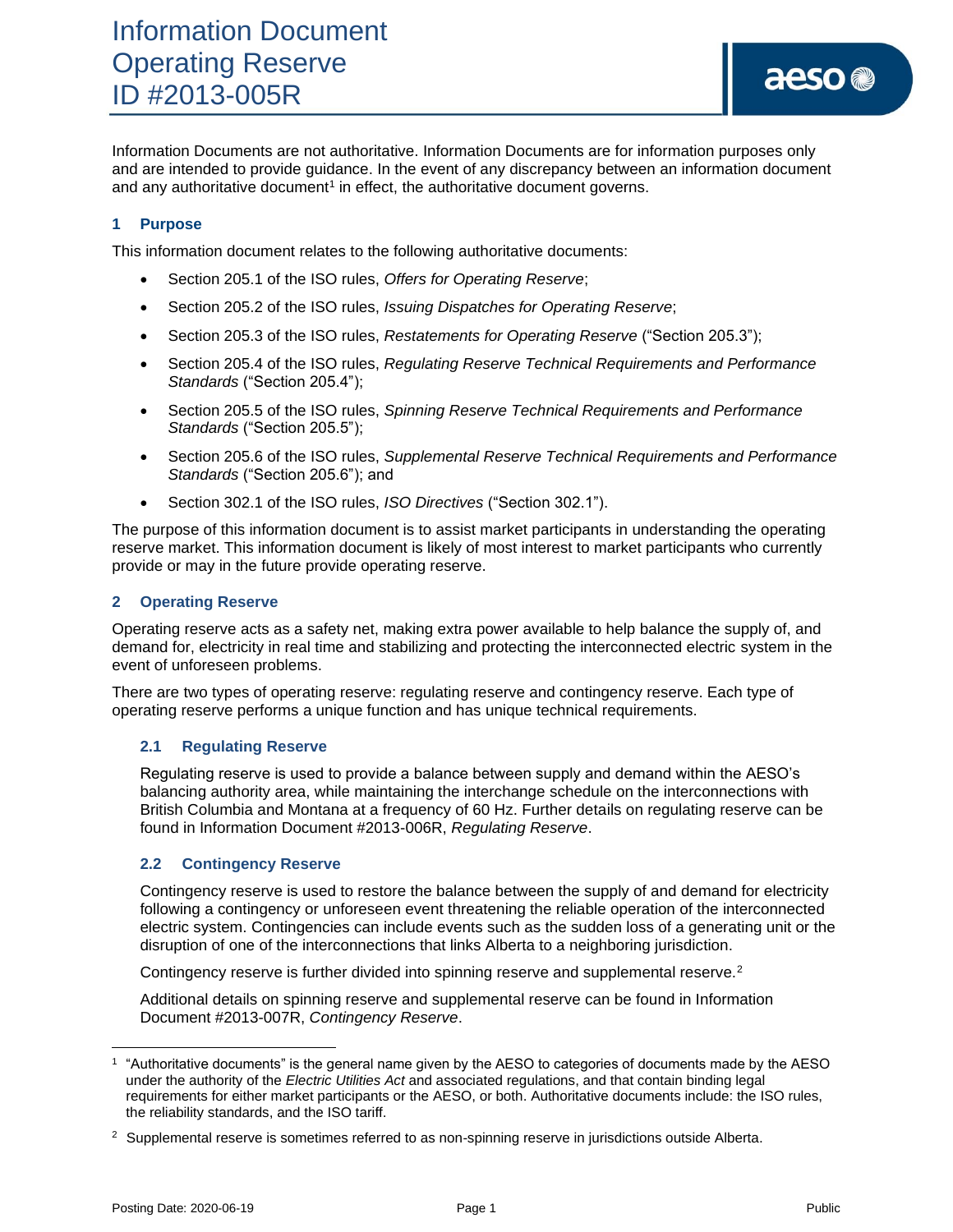## **3 Eligibility to Participate in the Operating Reserve Market**

Operating reserve may be provided by pool assets with eligible regulating reserve, spinning reserve, or supplemental reserve resources. Eligibility criteria are found in subsection 3(1) of Section 205.4, Section 205.5, and Section 205.6. The pool asset must be qualified by the AESO to participate in the operating reserve market in accordance with subsection 4(1) of Section 205.4, Section 205.5 and Section 205.6, as applicable.

In determining the amount of real power a resource is eligible of providing, the AESO considers many factors, including whether the resource participates in a remedial action scheme . If a pool asset participates in a remedial action scheme, it may not be able to provide operating reserve when the remedial action scheme is armed.

## **3.1 Energy Storage Resource Eligibility**

The AESO expects energy storage resources ("ESR"s) participating in the operating reserve markets to follow the eligibility and performance criterion set out in Section 205.4, Section 205.5 and Section 205.6.

- (i) Regulating Reserve:
	- a) The minimum size of the ESR to participate in the regulating reserve market is 15 MW and the ESR is required to be connected to the interconnected electric system on the alternating current side of the network. For example, an ESR could have a range of +/- 7.5 MW where the 7.5 MW of the charging and 7.5 MW of the discharging capability will provide 15 MW of regulating reserve. The pool participant applies for the MWh rating of the ESR for which it is seeking qualification.
	- b) It is the pool participant's responsibility to manage the state of charge<sup>3</sup> and positioning of its ESR such that the ESR can meet the performance requirements of Section 205.4.
- (ii) Spinning Reserve:
	- a) The minimum size of the ESR to participate in the spinning reserve market is 10 MW and the ESR is required to be connected to the interconnected electric system on the alternating current side of the network. For example, and ESR could have a range of +/- 5 MW where the 5 MW of the charging and 5 MW of the discharging capability will provide 10 MW of spinning reserve. The pool participant applies for the MWh rating of the ESR for which it is seeking qualification.
	- b) It is the pool participant's responsibility to ensure that the ESR is responsive to over frequency as well as under frequency excursions of the interconnected electric system. It is also paramount to ensure that the ESR is specifically responsive when it is charging and does provide frequency response based on the droop setting and value changed in the system frequency.
	- c) It is the pool participant's responsibility to manage the state of charge and positioning of its ESR such that it can meet the performance requirements of Section 205.5.
	- d) The ESR frequency response calculation and examples of the frequency response are included in Appendix 1. The examples are demonstrated for the 10 MW, 40 MWh and 0 mHz dead band ESR with a droop = 5%.
- (iii) Supplemental Reserve:
	- a) The minimum size of the ESR to participate in the supplemental reserve market is 5 MW. For example, an ESR could have a range of +/- 2.5 MW where the 2.5 MW of the charging and 2.5 MW of the discharging capability will provide 5 MW of the supplemental reserve. The pool participant applies for the MWh rating of the ESR for which it is seeking qualification.

<sup>3</sup> Further information on state of charge can be found in ID #2020-013, *Energy Storage Guidance Document*.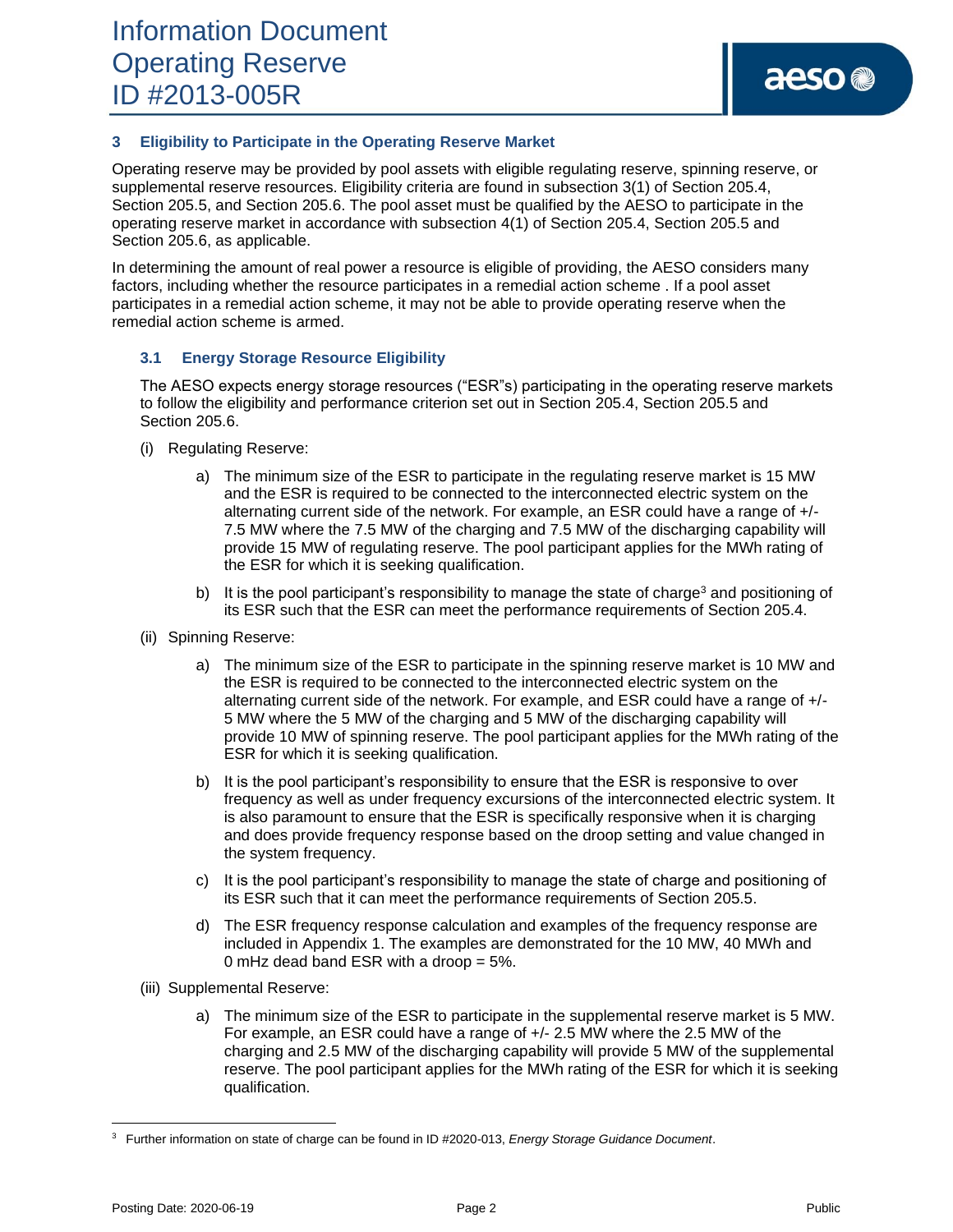b) It is the pool participant's responsibility to manage the state of charge and positioning of its ESR (when it receives a dispatch) such that it can meet the performance requirements of the supplemental reserve service.

## **3.2 Energy Storage Resources**

Generally, the maximum operating range of an operating reserve resource for regulating reserve, spinning reserve or supplemental reserve, is the difference between the maximum authorized discharging power and the maximum authorized charging power. That is, an energy storage resource, if qualified, may participate in the operating reserve market with qualified volumes that span the energy storage resource's full range of operation. For example, an asset with a maximum capability of 5 MW in the energy market could potentially have a maximum reserve in the operating reserve market of up to 10 MW, subject to meeting the technical requirements, if the asset is offering its entire operating range (both charging and discharging) for operating reserves.

## **4 Procurement in the Operating Reserve Market**

Under Alberta's electricity market framework, the AESO is the sole buyer of operating reserve (regulating reserve, spinning reserve, and supplemental reserve). The AESO's objective is to procure operating reserve in a transparent, competitive, and well-documented manner.

Each day the AESO procures operating reserve for the Alberta market from pool participants through Alberta Watt Exchange Limited ("Watt-Ex"), which is a for-profit third party clearing house. Watt-Ex enters into an Ancillary Services Exchange Customer Agreement ("Watt-Ex Agreement") with all of its customers, including pool participants who offer supply into the operating reserve market and the AESO who bids to purchase the operating reserve. Pool participants receive payment directly from Watt-Ex for operating reserve sold, and in turn, the AESO receives an invoice from and settles financially with Watt-Ex.

The exchange operated by Watt-Ex offers complete transparency of all transactions with all pool participants, but allows sellers to remain anonymous to one another and to the buyer.

#### **4.1 Active and Standby Reserve**

The AESO procures active and standby volumes of each type of operating reserve. The AESO uses the terms "active" and "standby" to differentiate the timing and order in which dispatches for operating reserve are issued.

The AESO procures enough active operating reserve to meet the volume requirements set out in Alberta Reliability Standard BAL-002-WECC-AB1-2, *Contingency Reserve*. Normally, all active reserve volumes are dispatched to ensure these requirements are met at all times.

The purpose of standby operating reserve is to provide additional operating reserve for use when the volume of operating reserves for which dispatches have been issued in the active market is insufficient to meet the real-time operating and reliability requirements of the interconnected electric system. Often, this insufficiency occurs when a resource with an active contract has a forced outage and is unable to provide the active reserve volume that the AESO has procured. The AESO issues dispatches for all pool assets in the active portfolio before issuing dispatches for any pool assets from the standby portfolio. There is a standby portfolio of pool assets for each type of operating reserve procured in the operating reserve market.

#### **4.2 Block Procurement**

The AESO's approach to buying operating reserve is described as block procurement. Operating reserve is purchased in four time offer blocks, as follows:

- (a) On peak means the period from 07:00 to 22:59:59;
- (b) Off peak means the period from 00:00 to 06:59:59 and from 23:00 to 23:59:59;
- (c) AM super peak means the period from 05:00:00 to 07:59:59; and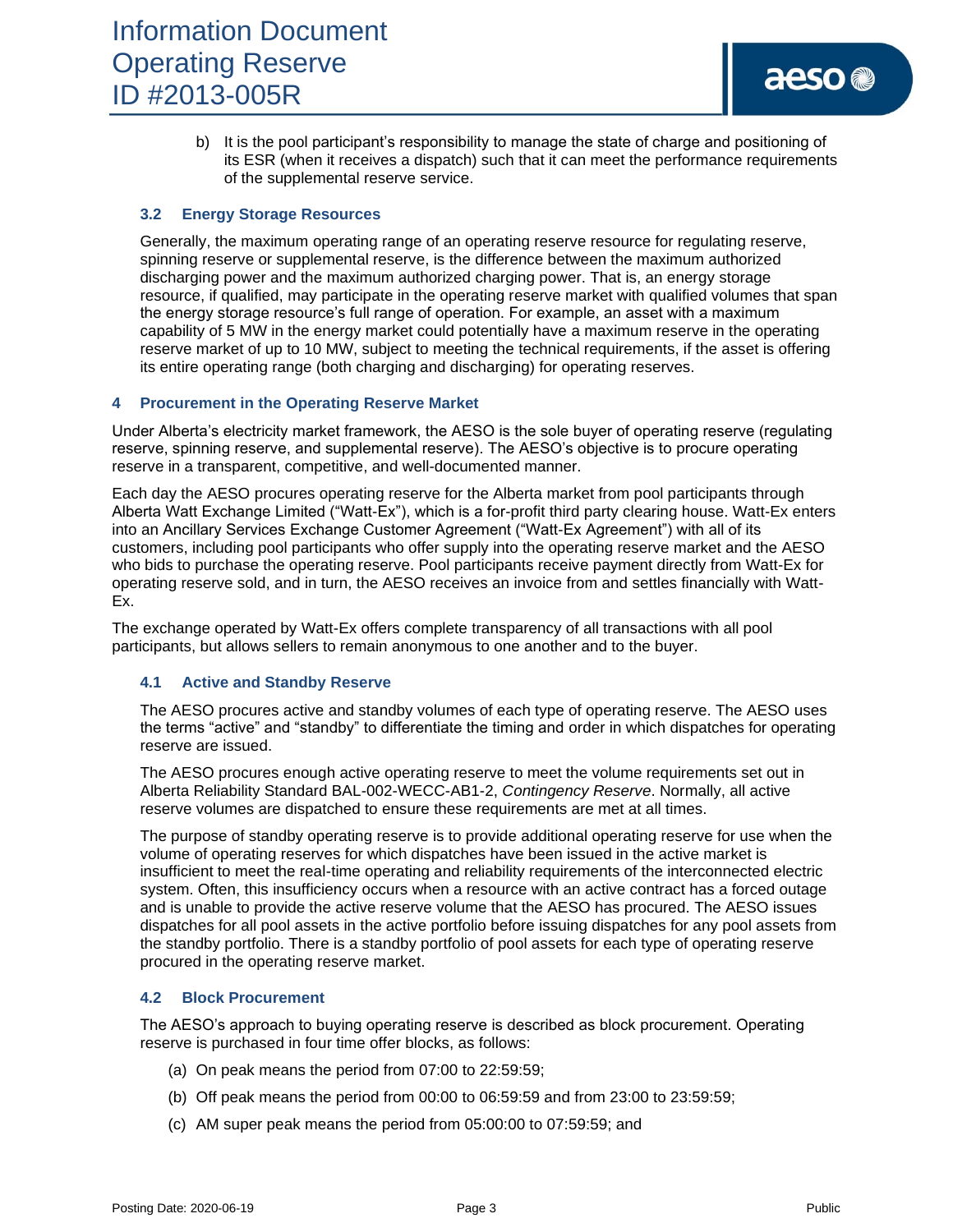(d) PM super peak includes the period from 16:00:00 to 23:59:59 in November, December and January and in all other months the period from 17:00:00 to 23:59:59.

The volumes procured in each of these offer blocks are consistent across all hours in the block.

Only active regulating reserve is purchased for super peak blocks, while all three types of operating reserve (i.e., regulating, spinning, and supplemental reserve) are procured for the on peak and off peak time blocks.

## **4.3 Forecasting**

The *7 Day Forecast of Operating Reserves Volumes* report estimates the volume of operating reserve the AESO anticipates will be required from the current day to 7 days forward. This report can be found on the **AESO website.** . The forecast is updated daily and the volumes procured each day can change according to the forecast.

Table 1 below provides an example of how the AESO procures active regulating reserve based on data from September 21, 2011. As described above, active regulating reserve is procured for four time blocks – on peak, off peak, AM super peak, and PM super peak. The AESO first procures the minimum volume forecast in each of the on peak and off peak time blocks. In the example portrayed in Table 1, the AESO would procure 135 MW for the off peak time block and 150 MW for the on peak time block. The AESO then procures the additional active regulating reserve volume for the AM super peak and the PM super peak time blocks. In the example portrayed in Table 1, the AESO would procure 65 MW for the AM super peak time block and 20 MW for the PM super peak time block.

|            |                        | Active    |           | Standby    |           |           |            |               |
|------------|------------------------|-----------|-----------|------------|-----------|-----------|------------|---------------|
| Date       | <b>Time Period</b>     | <b>RR</b> | <b>SR</b> | <b>SUP</b> | <b>RR</b> | <b>SR</b> | <b>SUP</b> | Legend        |
| 09/21/2011 | 00:00 to<br>00:59:59   | 135       | 225       | 225        | 100       | 105       | 35         | Off peak      |
| 09/21/2011 | 01:00 to<br>01:59:59   | 135       | 225       | 225        | 100       | 105       | 35         | On peak       |
| 09/21/2011 | 02:00 to<br>02:59:59   | 135       | 225       | 225        | 100       | 105       | 35         | AM super peak |
| 09/21/2011 | 03:00 to<br>03:59:59   | 135       | 225       | 225        | 100       | 105       | 35         | PM super peak |
| 09/21/2011 | 04:00 to<br>04:59:59   | 135       | 225       | 225        | 100       | 105       | 35         |               |
| 09/21/2011 | 05:00 to<br>05:59:59   | 200       | 225       | 225        | 100       | 105       | 35         |               |
| 09/21/2011 | 06:00 to<br>06:59:59   | 200       | 225       | 225        | 100       | 105       | 35         |               |
| 09/21/2011 | 07:00 to<br>07:59:59   | 215       | 257       | 257        | 100       | 105       | 45         |               |
| 09/21/2011 | 08:00 to<br>08:59:59   | 150       | 257       | 257        | 100       | 105       | 45         |               |
| 09/21/2011 | 09:00 to<br>09:59:59   | 150       | 257       | 257        | 100       | 105       | 45         |               |
| 09/21/2011 | 10:00 to<br>10:59:59   | 150       | 257       | 257        | 100       | 105       | 45         |               |
| 09/21/2011 | 11:00 to<br>11:59:59   | 150       | 257       | 257        | 100       | 105       | 45         |               |
| 09/21/2011 | $12:00$ to<br>12:59:59 | 150       | 257       | 257        | 100       | 105       | 45         |               |
| 09/21/2011 | 13:00 to<br>13:59:59   | 150       | 257       | 257        | 100       | 105       | 45         |               |
| 09/21/2011 | 14:00 to<br>14:59:59   | 150       | 257       | 257        | 100       | 105       | 45         |               |

| Table 1 - Example Forecast of Operating Reserve Volumes |  |  |  |
|---------------------------------------------------------|--|--|--|
|---------------------------------------------------------|--|--|--|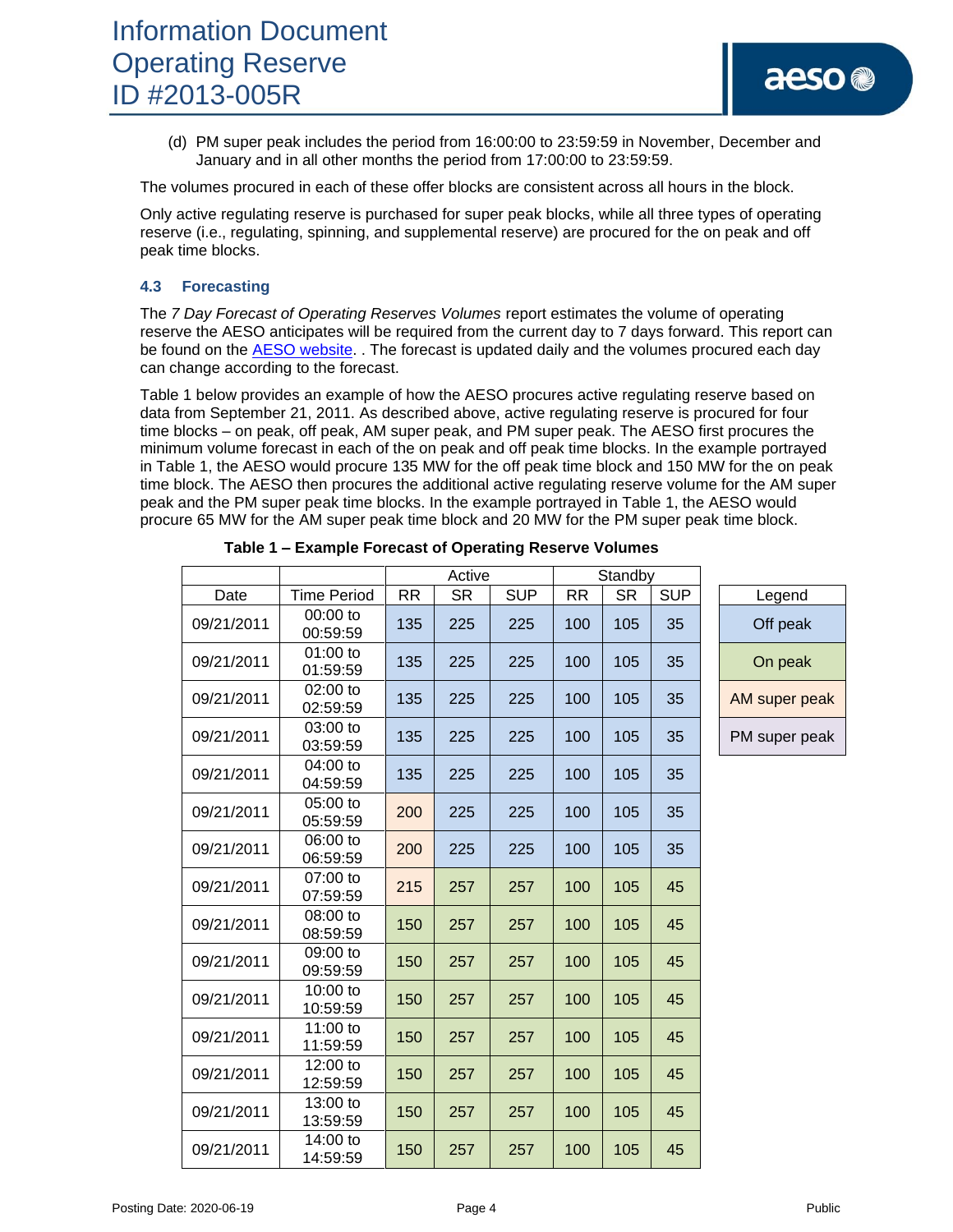# Information Document Operating Reserve ID #2013-005R

| 09/21/2011 | 15:00 to<br>15:59:59   | 150 | 257 | 257 | 100 | 105 | 45 |
|------------|------------------------|-----|-----|-----|-----|-----|----|
| 09/21/2011 | 16:00 to<br>16:59:59   | 150 | 257 | 257 | 100 | 105 | 45 |
| 09/21/2011 | 17:00 to<br>17:59:59   | 170 | 257 | 257 | 100 | 105 | 45 |
| 09/21/2011 | 18:00 to<br>18:59:59   | 170 | 257 | 257 | 100 | 105 | 45 |
| 09/21/2011 | 19:00 to<br>19:59:59   | 170 | 257 | 257 | 100 | 105 | 45 |
| 09/21/2011 | $20:00$ to<br>20:59:59 | 170 | 257 | 257 | 100 | 105 | 45 |
| 09/21/2011 | $21:00$ to<br>21:59:59 | 170 | 257 | 257 | 100 | 105 | 45 |
| 09/21/2011 | $22:00$ to<br>22:59:59 | 170 | 257 | 257 | 100 | 105 | 45 |
| 09/21/2011 | 23:00 to<br>23:59:59   | 155 | 225 | 225 | 100 | 105 | 35 |

|  | Note: RR = regulating reserve, SR= spinning reserve, and SUP=supplemental reserve |
|--|-----------------------------------------------------------------------------------|
|  |                                                                                   |

#### **4.4 Timing of Operating Reserve Procurement**

Operating reserve is procured one day in advance of when it is required. Procurement does not occur on weekends and holidays; therefore, procurement for the weekend (Saturday, Sunday and Monday) takes place on Friday. Since the market is closed on Sunday, Monday is included in the weekend. On holidays, the AESO procures operating reserve on the last business day before the holiday. If a holiday occurs in conjunction with a weekend, then the AESO procures operating reserve for the holiday in addition to the weekend.

The daily schedule for offer submission is set by Watt-Ex. Watt-Ex receives submissions from 09:00 am through to 10:10 am as follows:

- (a) in the case of offers for active regulating reserve for the on peak and off peak periods, no later than 09:10 am on the business day before the day that the offer is effective;
- (b) in the case of offers for active regulating reserve for the super peak periods, no later than 09:20 am on the business day before the day that the offer is effective;
- (c) in the case of offers for active spinning reserve, no later than 09:30 am on the business day before the day that the offer is effective;
- (d) in the case of offers for active supplemental reserve, no later than 09:40 am on the business day before the day that the offer is effective;
- (e) in the case of offers for standby regulating reserve, no later than 09:50 am on the business day before the day that the offer is effective;
- (f) in the case of offers for standby spinning reserve, no later than 10:00 am on the business day before the day that the offer is effective; and
- (g) in the case of offers for standby supplemental reserve, no later than 10:10 am on the business day before the day that the offer is effective.

The order of market closure is related to the technical requirements for each product. Regulating reserve has the strictest technical requirements and is; therefore, the highest value product. Supplemental reserve has the least restrictive technical requirements and is; therefore, the lowest value product.

The sequential closing of the market ensures that if a pool participant fails to sell their entire highest value product (i.e., regulating reserve), they have an opportunity to sell any remaining capacity in other operating reserve markets (i.e., spinning reserve, then supplemental reserve).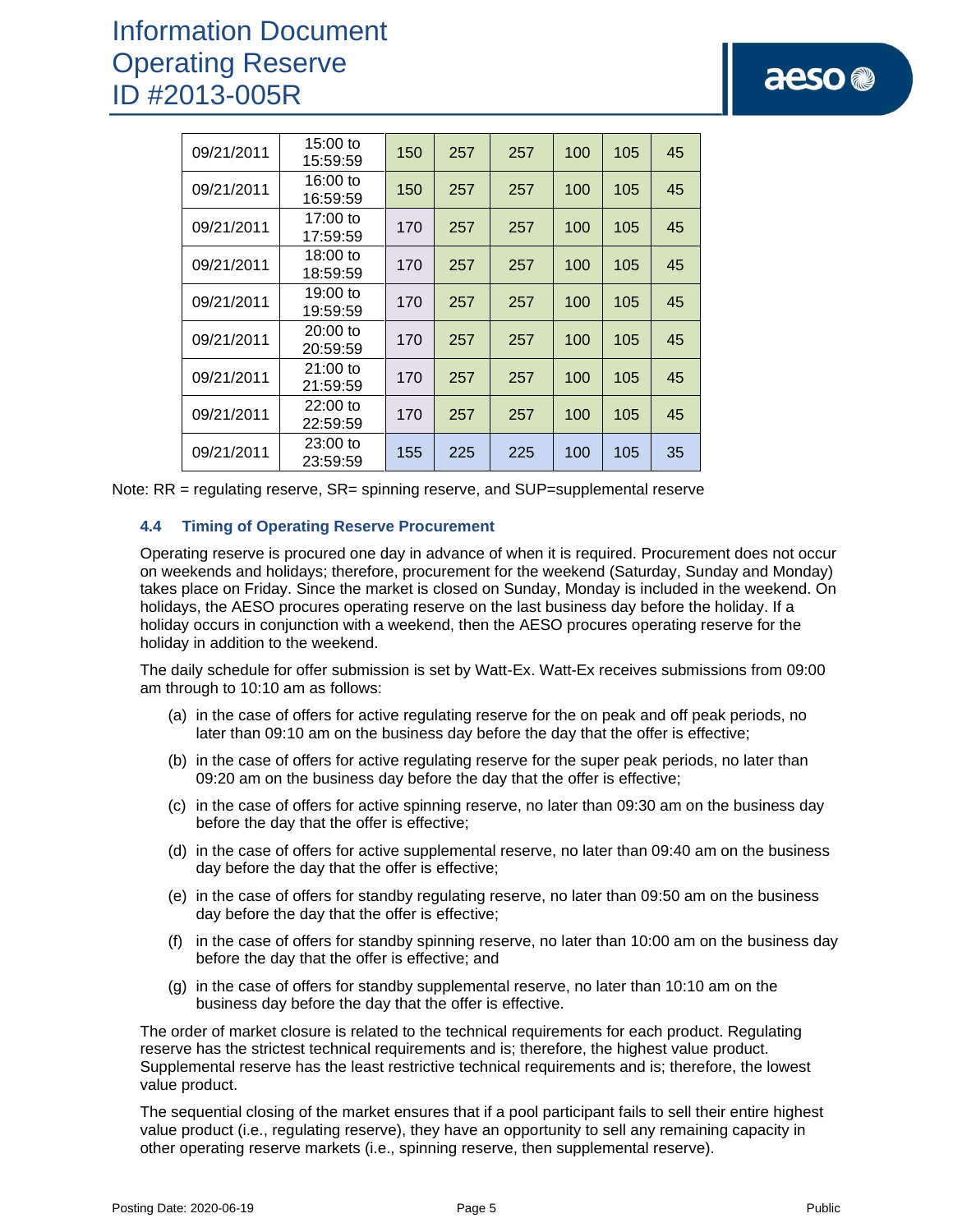## **4.5 Trade Cancellations**

A trade cancellation can occur in the active and standby markets for any product for reasons outlined in the Watt-Ex Agreement.

#### **4.6 Internal Controls for Procurement of Operating Reserve**

The procurement of operating reserve is governed by AESO policy. Once a year, or whenever changes to any relevant policies occur, the AESO is required to sign an acknowledgement letter indicating they have read, understood, and are in compliance with the policies that govern AESO practices.

On a daily basis, the AESO's Settlement and Risk department monitors trading activity. Watt-Ex transactions are scrutinized for compliance with the Watt-Ex Agreement and all internal risk management guidelines.

#### **5 Pricing**

#### **5.1 Active Reserve Market**

The AESO bids for a volume of operating reserve defined as either on peak, off peak, AM super peak, or PM super peak, at a price that is at a discount or at a premium to the pool price.

Pool participants submit their price and quantity offers into the operating reserve market for each product at a discount or a premium to the pool price, referred to as indexing to the pool price. When the market closes, offers are sorted based on price, and the lowest priced offers that fill the AESO's bid quantity are selected. The highest priced offer that satisfies the quantity required is referred to as the marginal or clearing offer.

For active operating reserve, a pool participant is paid the pool price plus the equilibrium price. The equilibrium price is the average of the AESO bid price and the marginal offer.

#### **Equilibrium Price = (Bid + Marginal Offer)/2**

The seller is not required to pay the AESO if pool price + \$X is negative. For example, for an equilibrium price of  $X$ , the AESO pays Max (0, pool price  $+$  \$X) times quantity.

When the AESO issues a directive for contingency reserve or a dispatch for regulating reserve to a pool participant to provide the real power offered for operating reserve, the pool participant is paid the current pool price for the real power they are providing, in addition to the payment they receive for providing the operating contingency reserve.

The general process for trading on Watt-Ex is illustrated in this example:

The AESO needs to buy 100 MW of on peak spinning reserve and the AESO's bid price is \$10. Here are the offers:

| Offer 1: |               | 10 MW at -\$10 (Pool Price plus -\$10) |
|----------|---------------|----------------------------------------|
| Offer 2: | 30 MW at -\$5 | (Pool Price plus -\$5)                 |
| Offer 3: | 40 MW at \$0  | (Pool Price plus \$0)                  |
| Offer 4: | 10 MW at \$5  | (Pool Price plus \$5)                  |
| Offer 5: | 10 MW at \$10 | (Pool Price plus \$10)                 |
| Offer 6: |               | 25 MW at \$15 (Pool Price plus \$15)   |
| Offer 7: |               | 30 MW at \$20 (Pool Price plus \$20)   |

In this example, the marginal offer is Offer 5 (\$10) because it is the last offer, when combined with Offers 1, 2, 3 and 4, that makes up the quantity of 100 MW the AESO requires. The equilibrium price is then calculated as the average of the AESO's bid and the marginal offer. In this example, the equilibrium price is  $(\$10 + \$10)/2 = \$10$ .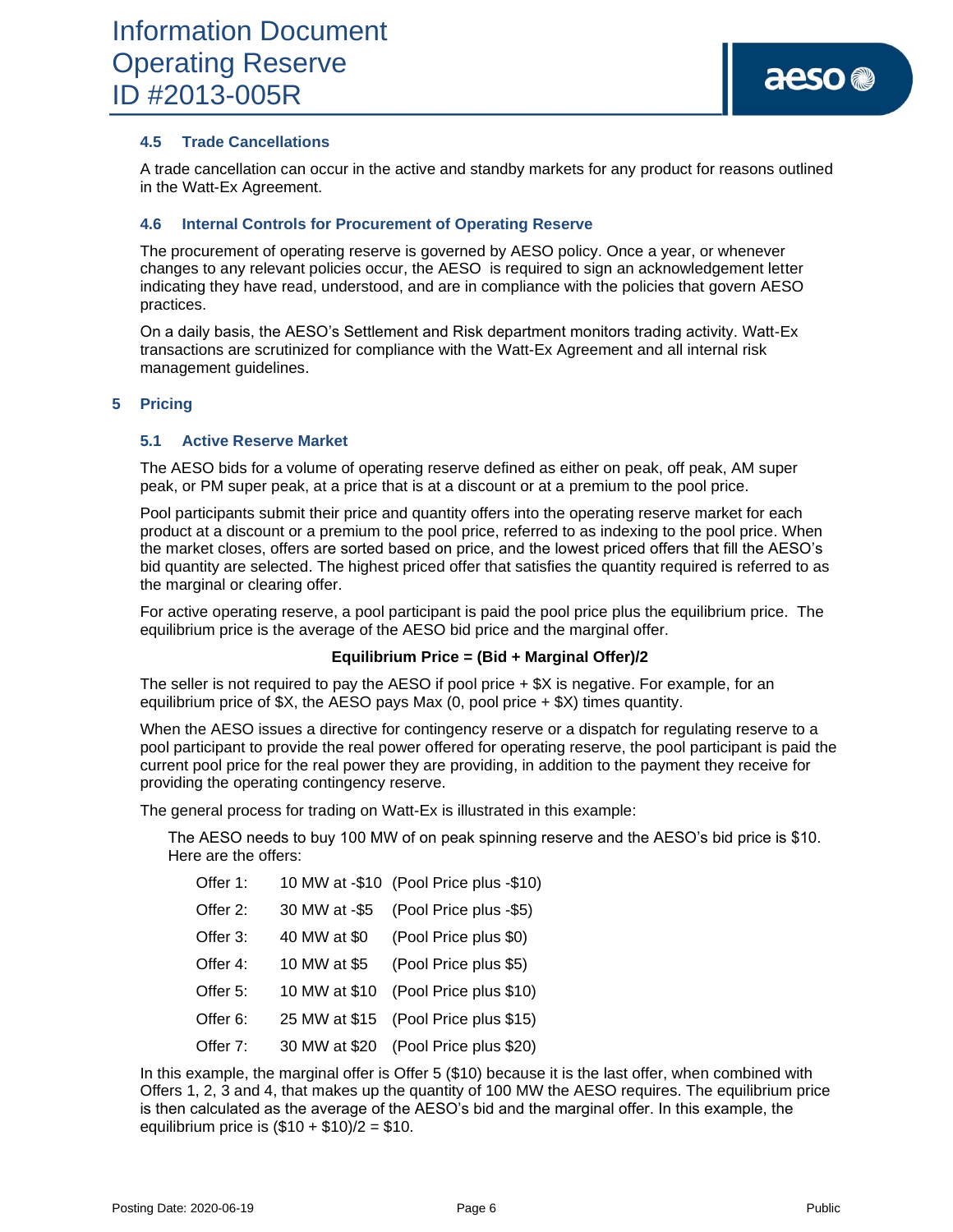For on-peak hour ending X, pool price is \$31. The payment the AESO makes to pool participants providing active operating reserve for hour ending  $X$  is \$10 + \$31=\$41/MW.

If the pool participant subsequently receives a directive or, in the case of regulating reserve, is receiving a control signal, the pool participant also receives the pool price for the real power provided.

#### **5.2 Standby Reserve Market**

The standby market utilizes a two-part pricing model with a premium price and an activation price.

- (i) Premium Price the price paid to the seller to provide the AESO the option to call on the operating reserve if required.
- (ii) Activation Price the price paid to the seller if the AESO issues a dispatch for the operating reserve.

The AESO clears the market using a blended price formula, which ranks the standby offers based on the following algorithm:

#### **Blended Price = Premium + (Activation % x Activation Price)**

Activation percentages are based on historical product activation rates for on peak and off peak hours. They are subject to change as market conditions change. If there is a change, the AESO gives notice to market participants.

If 2 blended prices are equal, the AESO selects the offer that was submitted to the Watt-Ex system first until its quantity requirements are filled.

When the contingency reserve provider receives a directive to provide a quantity of contingency reserve, the provider continues to receive the activation price and also receives the pool price for the real power provided.

After a dispatch for regulating reserve, the provider continues to receive the activation price and also receives the pool price for the real power provided.

The standby operating reserve merit order sorts all the standby quantities procured for each product from lowest activation cost to highest activation cost. The lowest cost quantities are activated first. The AESO only issues dispatches for the quantity required to address the deficiency in active operating reserve.

#### **6 Merit Order**

The AESO uses the ancillary service merit order to determine how dispatches are issued. The ancillary service merit order is sorted by supply type, type of operating reserve, and the maximum contract amount for each pool asset that has submitted an offer. The ancillary service merit order contains two supply types: active and standby. The AESO issues dispatches for all pool assets providing active operating reserve. Dispatches are only issued for pool assets providing standby reserve if required.

#### **7 Dispatches and Directives**

The AESO issues dispatches and directives by way of the Automated Dispatch and Messaging System. However, if the Automated Dispatch and Messaging System is unavailable, the secondary means of communication between the AESO and market participants is via telephone.

The AESO uses a two-step process to contact pool participants providing operating reserve:

(1) Dispatch for Operating Reserve

The AESO sends a dispatch for operating reserve to notify the pool participant to maintain additional capacity on its pool asset to ensure it can provide the additional real power to the interconnected electric system. The dispatch contains the following information for spinning reserve, supplemental reserve, and regulating reserve: the pool asset, the type of operating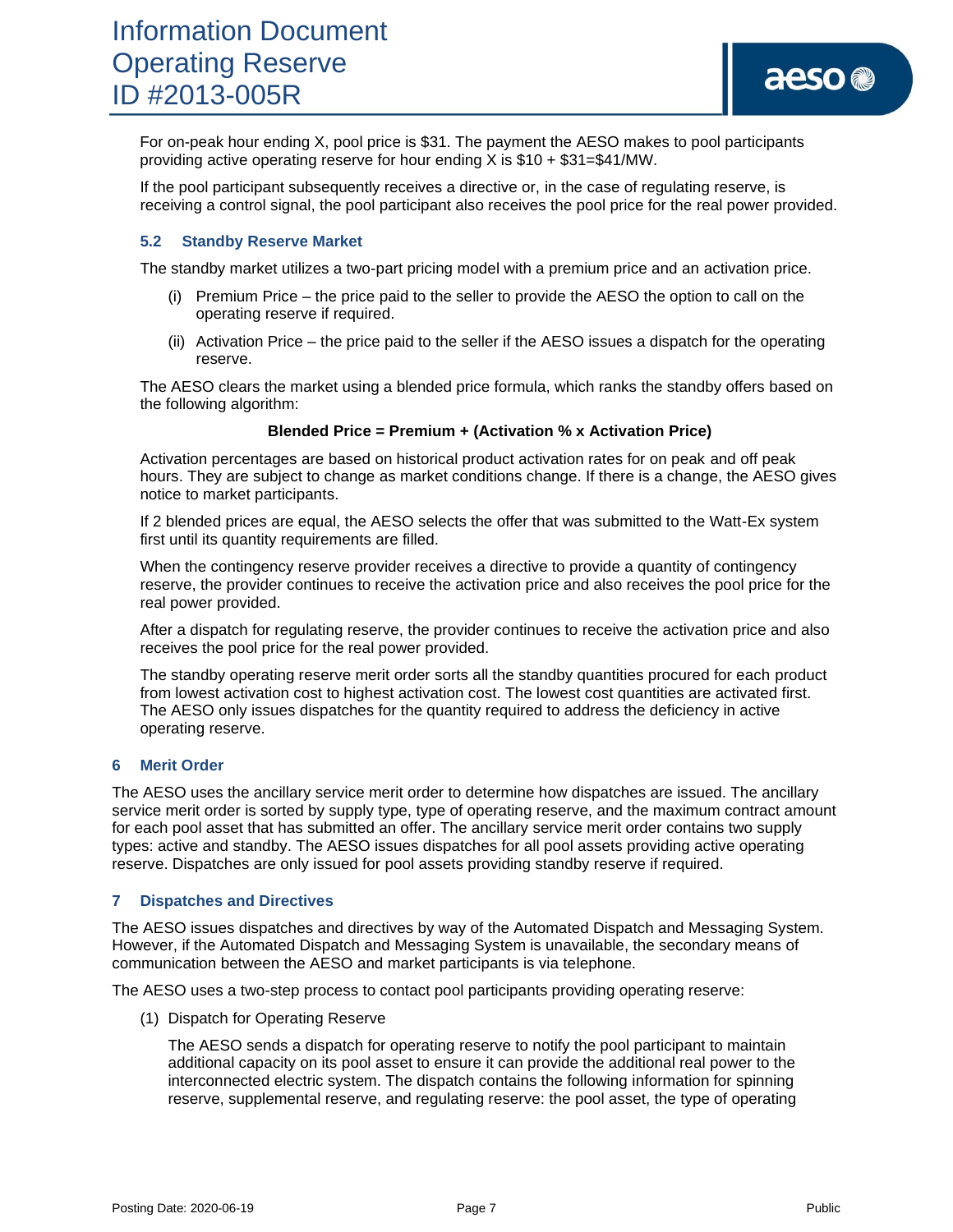reserve, the capacity (MW) to be supplied, and the date and time the dispatch takes effect<sup>4</sup>.

For regulating reserve, the additional capacity is the regulating reserve range. The regulating reserve resource provides real power response to set point changes within the given range as governed through its automatic generation control.

(2) Directive for Contingency Reserve

If required, the AESO sends a contingency reserve directive to a previously dispatched pool participant to notify the pool participant to provide the additional real power to the interconnected electric system.

Under normal market conditions, the contingency reserve directive is effective for one (1) hour. Under abnormal market conditions, such as supply shortfall, the AESO may issue a directive for more than one hour.

If the asset is not able to respond to a directive, the pool participant is required to: provide notice to the AESO as soon as practicable pursuant to subsections 4(1) and 4(2) of Section 301.2; submit a restatement to reflect the operating state of the pool asset pursuant to subsection 3(4) of Section 205.3; and potentially submit a Notification of Force Majeure if the failure to respond to the directive is a result of a force majeure as defined in the Watt-Ex Agreement. Refer to subsection 9 below for additional detail on force majeure events.

## **7.1 Conscription of Operating Reserve**

The AESO may conscript non-contracted operating reserve by issuing a directive when all contracted operating reserve has been dispatched in accordance with Section 301.2. If the AESO deems this out of market action to be necessary, the conscripted pool asset would receive a directive. The pool participant is compensated in accordance with the ISO tariff for the non-contracted amount provided.

## **7.2 Concurrent Energy and Operating Reserve**

If the AESO issues dispatches for a pool asset to provide both operating reserve capacity and energy in the energy market for the same period, then the AESO deducts the MW quantity of such operating reserve capacity from the available capability of the pool asset for the purposes of determining the MW quantity of the energy market dispatch.

#### **7.3 Failure to meet Dispatch or Directive requirements**

Failure to respond to a dispatch in accordance with the performance requirements in Section 205.4, Section 205.5, and Section 205.6 may result in remedies under the Watt-Ex Agreement, (i.e. claw back of payment to the pool participant for the operating reserve during the hour in question and assessment of liquidated damages).

Failure to respond to a directive in accordance with the performance requirements in Section 205.5 and Section 205.6 may result in remedies under the Watt-Ex Agreement. The remedies may include a claw back of payment to the pool participant for the operating reserve during the hour in question, an assessment of liquidated damages, and pursuit of the event as a potential ISO rule contravention.

When failure to comply with a dispatch or directive is a result of an Event of Force Majeure as defined in the Watt-Ex Agreement and the pool participant notifies the AESO within two business days of the occurrence, then both liquidated damages and pursuit as an ISO rule contravention may be waived. However, payment may still be clawed back for the service not provided. Please refer to subsection 9 for more information on submitting a Notification of an Event of Force Majeure to the AESO.

<sup>4</sup> For further information see the ADaMS Pool Participant Manual available on the ADaMS.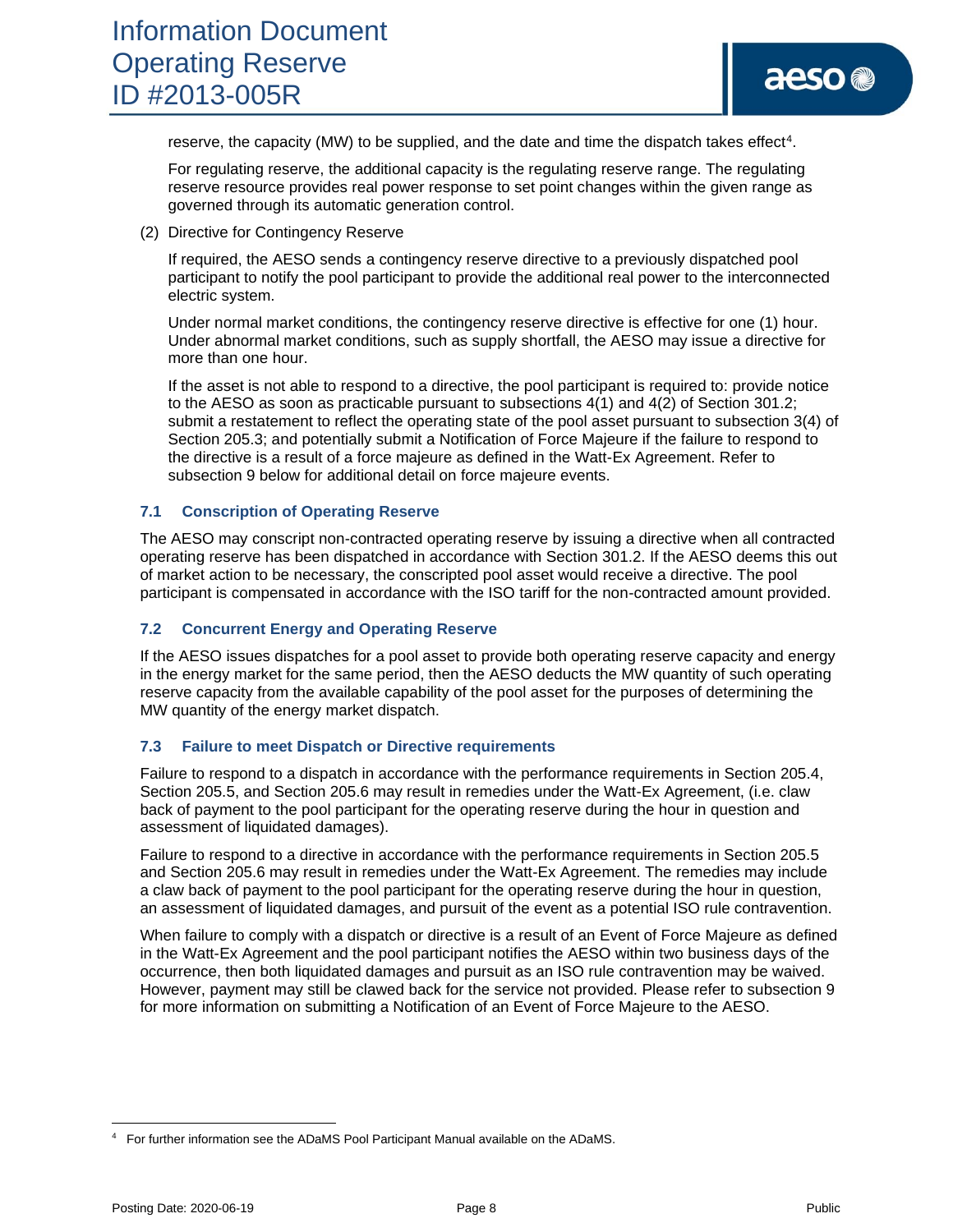## **8 Restatements and Substitutions**

Pool participants that are providing operating reserve may restate the quantity of MW they are able to provide in accordance with subsections 3(1), 3(2), and 3(3) of Section 205.3 and must restate the quantity of MW in certain circumstances in accordance with subsections 3(4) and 3(5) of Section 205.3.

A pool participant may be pre-approved to substitute operating reserve from one pool asset to another within its portfolio under certain circumstances as outlined in subsection 4 of Section 205.3. An asset that is pre-approved to provide a type of operating reserve can only substitute with other assets within its portfolio that are also qualified by the AESO to provide that type of operating reserve. The pre-approval is a standing arrangement unless there is a compliance issue or a change to the asset that will affect the operating reserve capability. In any event, the substituted volume should not exceed the asset's qualified capacity for the type of reserve.

## **9 Notification of Event of Force Majeure**

In accordance with the terms of the Watt-Ex Agreement, a pool participant must notify the AESO within two business days if a failure to supply the operating reserves is a result of an Event of Force Majeure. The notification form for submitting an event of force majeure, available on the AESO website, contains an area for the pool participant to explain how the event satisfies the definition of Event of Force Majeure in the Watt-Ex Agreement. The AESO expects the explanation to sufficiently describe the event, cause of the event, when the event was discovered, what was known at the time of the event at the operating reserve was offered, and whether and how the event was out of the reasonable control of the pool participant which could not have been avoided through the use of good electric industry practice.

When an Event of Force Majeure occurs, the pool participant remains subject to the restatement requirements of Section 205.3. Where a portion of the contracted operating reserves is subject to the Event of Force Majeure, the remaining volume are still subject to the requirements of ISO rules, including, as applicable, the dispatch and directive performance requirements of Section 205.4, Section 205.5, and Section 205.6.

#### **Appendices**

*Appendix 1 – ESR Frequency Response Calculation*

#### **Revision History**

| <b>Posting Date</b> | <b>Description of Changes</b>                                                                                                               |
|---------------------|---------------------------------------------------------------------------------------------------------------------------------------------|
| 2020-06-19          | Addition of subsection 3.1 to provide clarity for energy storage<br>resources                                                               |
|                     | Addition of Appendix 1                                                                                                                      |
|                     | Administrative edits for clarity                                                                                                            |
| 2018-02-01          | Revisions to align with amended ISO rules related to operating<br>reserve in effect as of February 1, 2018, and addition of subsection<br>9 |
| 2016-09-28          | Administrative amendments                                                                                                                   |
| 2014-12-23          | Initial release                                                                                                                             |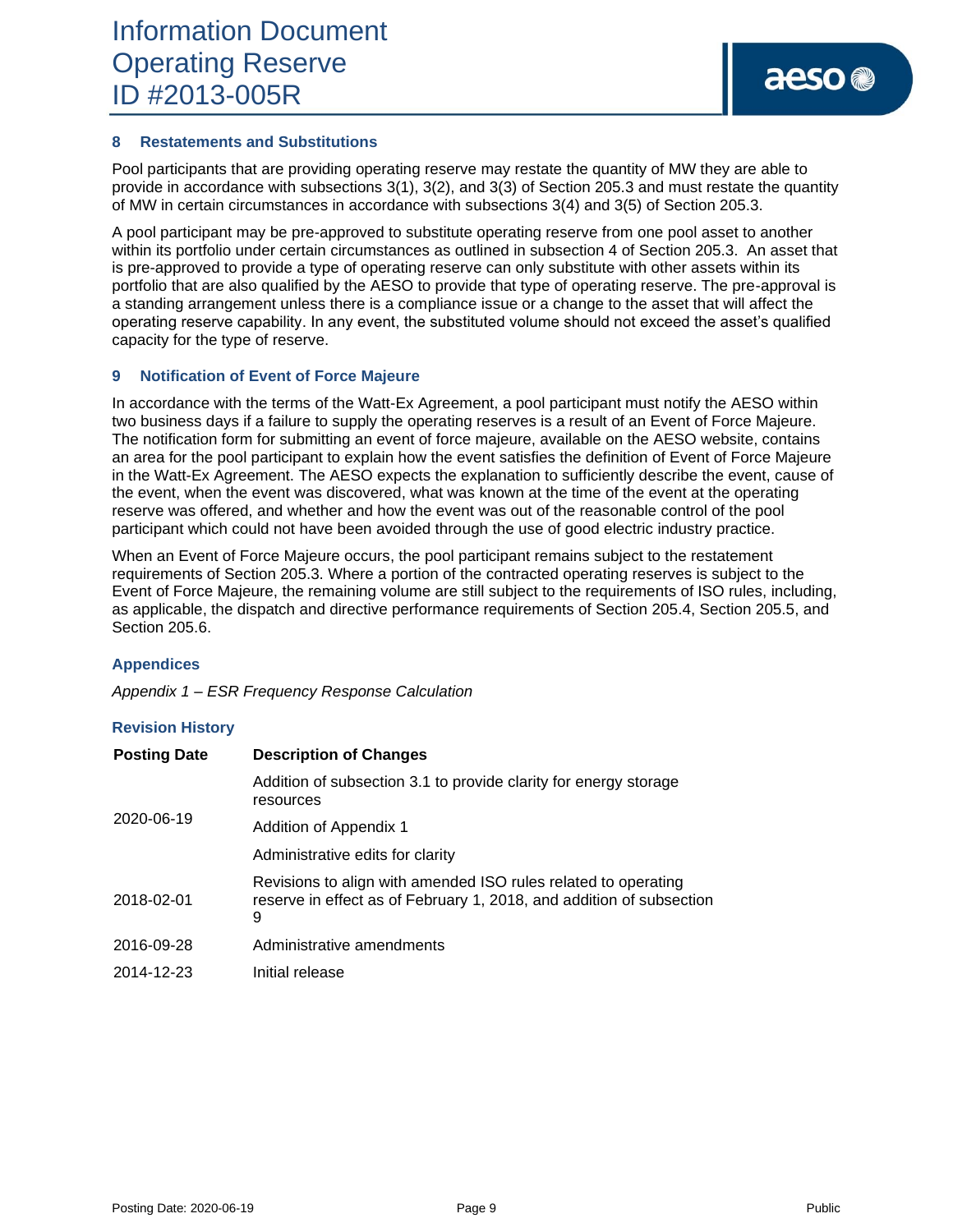## **Appendix 1**

## **ESR Frequency Response Calculations**



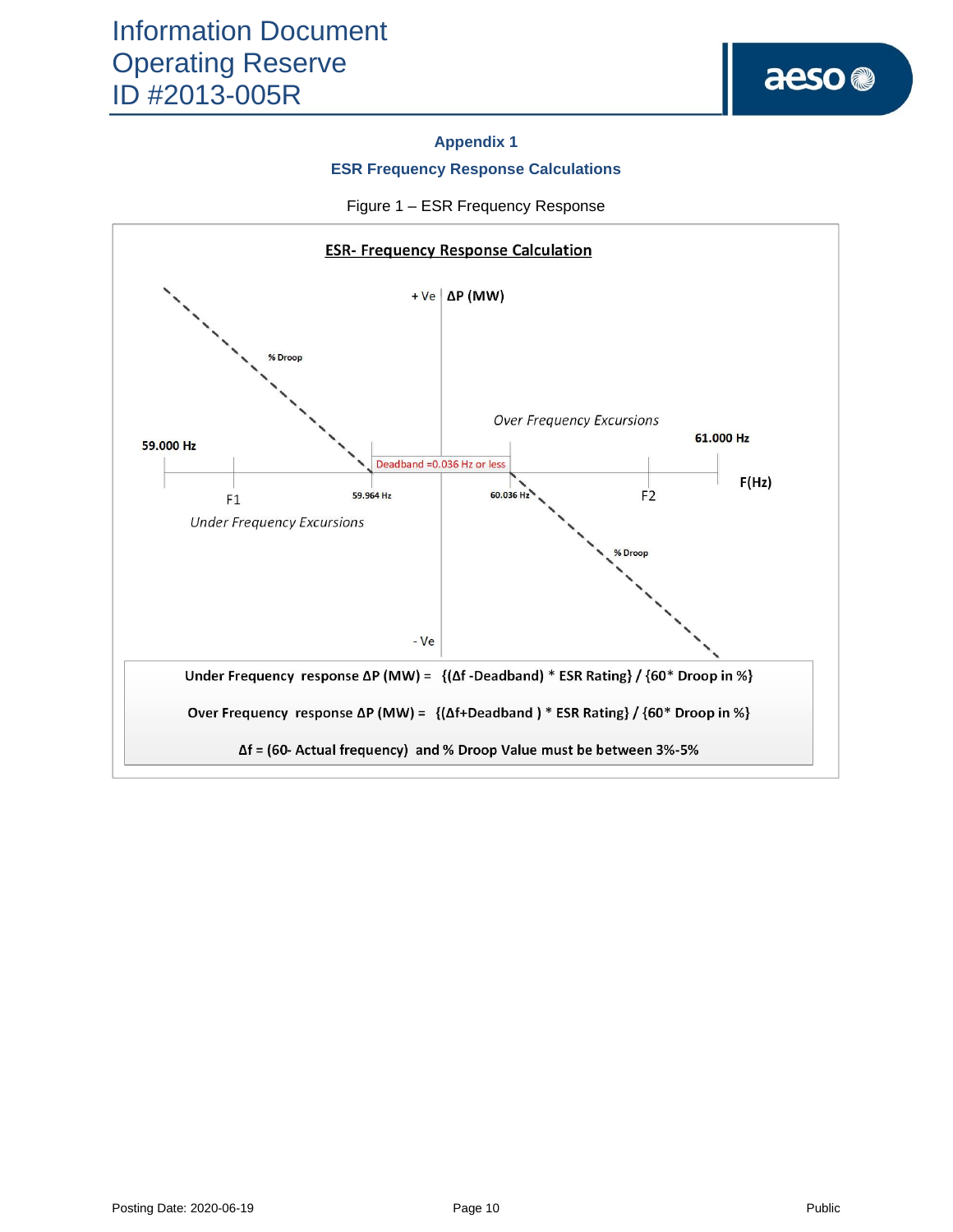## **Example**

Frequency response calculations for an ESR rated at 10 MW, 40 MWh, Dead band 0mHz and a frequency droop of 5 %, for 1 Hz system frequency excursions.

Under frequency response formula:

 $\Delta P$  (MW) = {(60 - F1-0) \* ESR Rating} / {60 \* Droop in %}  $=$  {(60 - 59) \* 10} / {60 \* 0.05}

 $= 3.33$  MW

Over frequency response formula:

 $\Delta P$  (MW) = {(60 – 61+0) \* ESR Rating} / {60 \* Droop in %}  $=$  {(60 - 61) \* 10} / {60 \* 0.05}  $= -3.33$  MW

Based on the above formulas, the tables below highlight frequency response for different system frequency excursions.

| <b>Frequency</b><br>Value (Hz) | <b>Frequency</b><br><b>Excursion</b><br>$(\Delta f, Hz)$ | Response in<br>$MW(\Delta P)$ |
|--------------------------------|----------------------------------------------------------|-------------------------------|
| 59                             | 1                                                        | 3.33                          |
| 59.05                          | 0.95                                                     | 3.17                          |
| 59.1                           | 0.9                                                      | 3.00                          |
| 59.15                          | 0.85                                                     | 2.83                          |
| 59.2                           | 0.8                                                      | 2.67                          |
| 59.25                          | 0.75                                                     | 2.50                          |
| 59.3                           | 0.7                                                      | 2.33                          |
| 59.35                          | 0.65                                                     | 2.17                          |
| 59.4                           | 0.6                                                      | 2.00                          |
| 59.45                          | 0.55                                                     | 1.83                          |
| 59.5                           | 0.5                                                      | 1.67                          |
| 59.55                          | 0.45                                                     | 1.50                          |
| 59.6                           | 0.4                                                      | 1.33                          |
| 59.65                          | 0.35                                                     | 1.17                          |
| 59.7                           | 0.3                                                      | 1.00                          |
| 59.75                          | 0.25                                                     | 0.83                          |
| 59.8                           | 0.2                                                      | 0.67                          |
| 59.85                          | 0.15                                                     | 0.50                          |
| 59.9                           | 0.1                                                      | 0.33                          |
| 59.964                         | 0.036                                                    | 0.00                          |
| 60                             | 0                                                        | 0.00                          |

#### **Table 1 – Under Frequency Response**